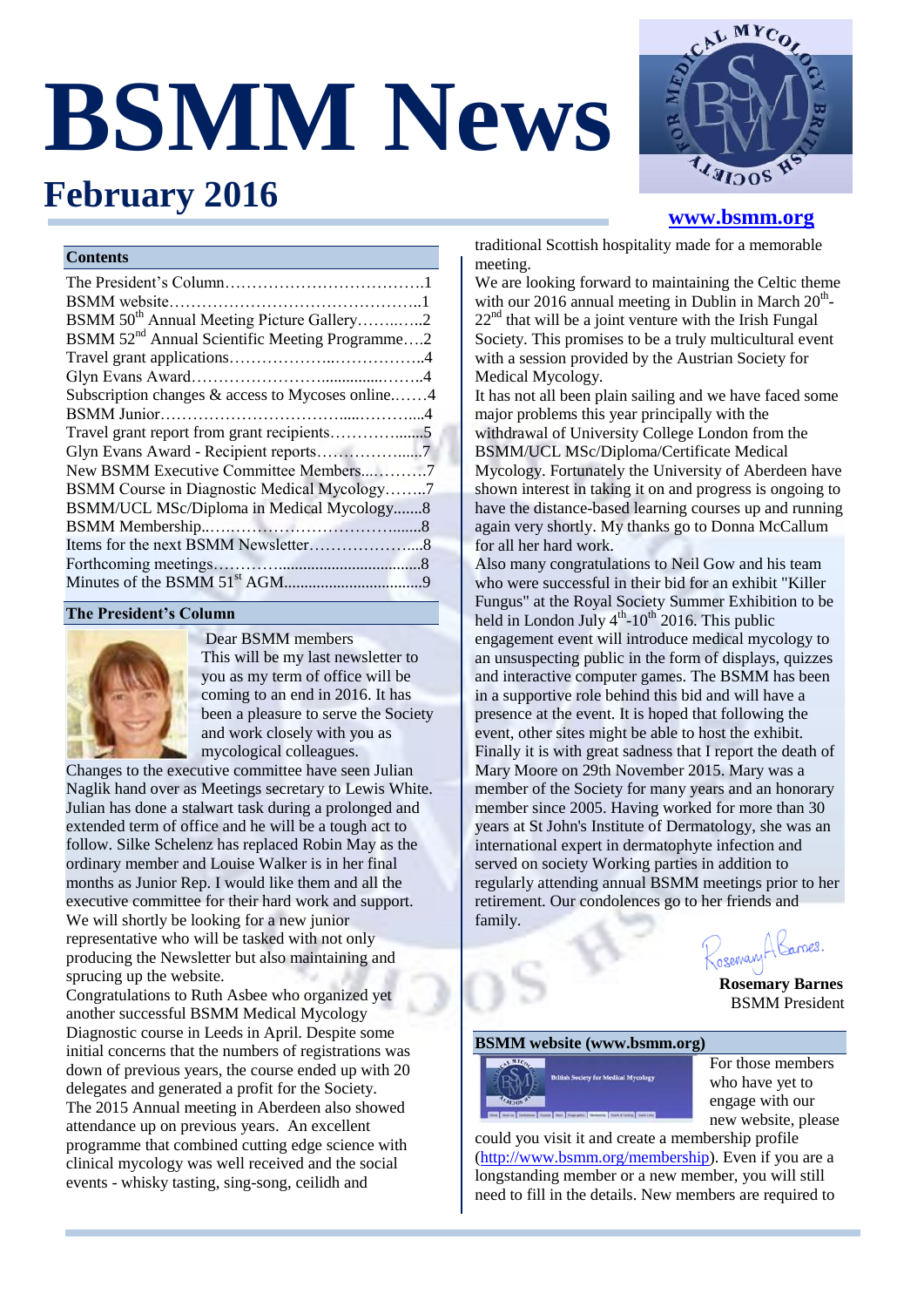# **BSMM News February 2016**



provide the names of two nominators. Existing members have their details on record, so this is not required. You will also need to pay online at the same time (see membership subscriptions). Once your membership details have been confirmed and payment is received you will receive a password.

#### **BSMM 51st Annual Meeting Picture Gallery**

#### **51st Annual BSMM Sing Song**



**Conference Dinner, Whiskey tasting & Ceilidh dancing**



**51 st BSMM Annual meeting**



**BSMM Newsletter: Gordon Ramage & Louise Walker E-mail: Gordon.Ramage@glasgow.ac.uk, louise.walker@abdn.ac.uk**

#### **BSMM 2015 Prize winners**



L-R: PhD Prize Talk Winner: Lila Kastora (Aberdeen), Poster Prize Winner: Bernd Kerscher (Aberdeen), Poster Talk Winner: Mariana Almedia (Aberdeen).

**BSMM 52nd Annual Scientific Meeting Programme**

**Dublin, March 20-22, 2016.** 

**SUNDAY 20th March 2016**

**14:00 18:30** Registration

**15:00 18:00** BSMM Executive Committee Meeting

**18:30 19:30** *BSMM Foundation lecture:* Prof. Derek Sullivan, Trinity College Dublin "*Candida dubliniensis* at 21"

**19:30 21:00** Dinner

**MONDAY 21st March Session 1: Medical Mycology**

**08:45 09:15 Peter Donnelly**: "Update on the EORTC/MSG definitions for IFD"

**09:15 09:30** Offered Paper

**09:30 09:45** Offered Paper

**09:45 10:00** Offered Paper

 $\overline{2}$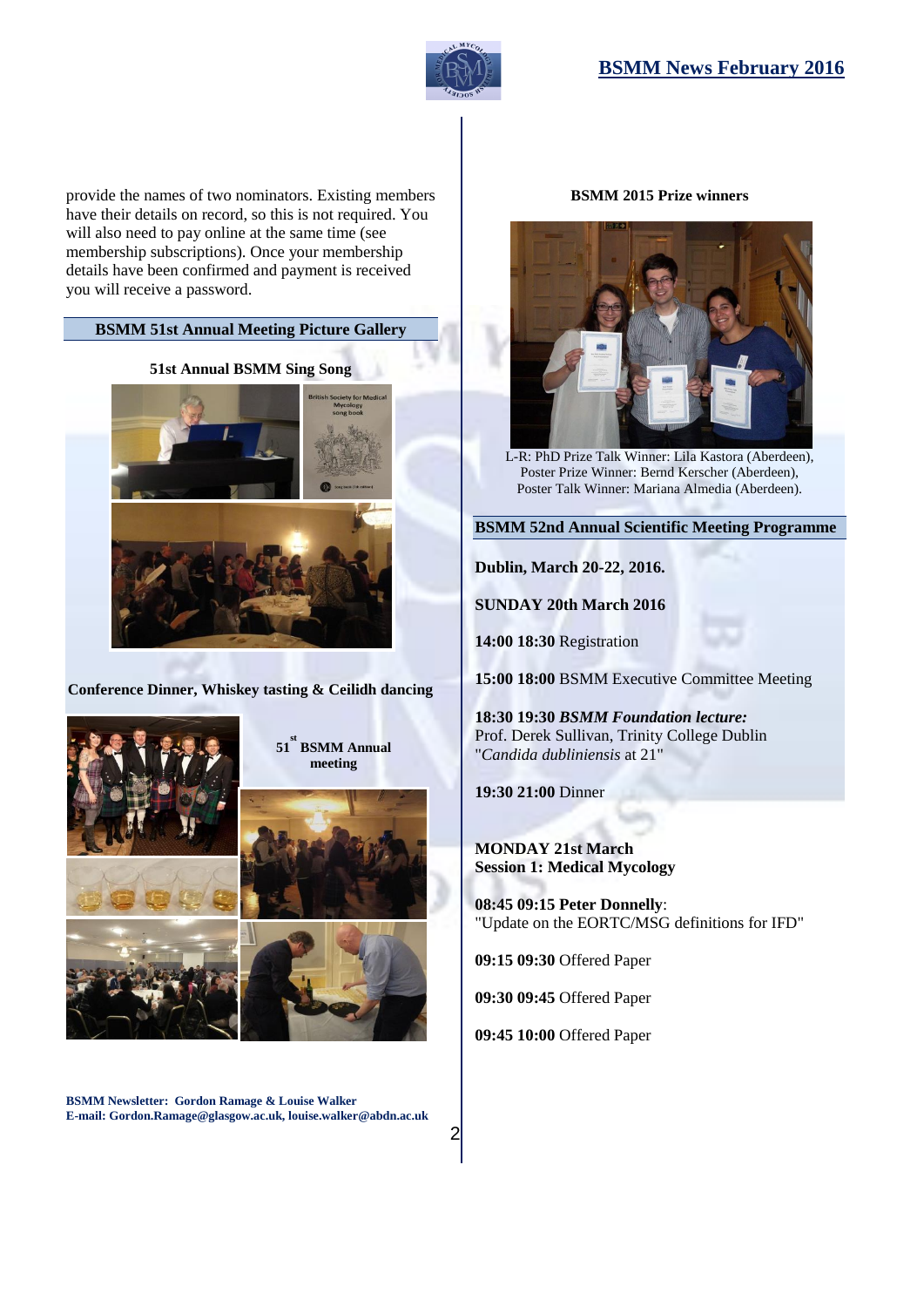

**10:00 10:30 Neil Clancy** "An update on the diagnosis of invasive candidal disease"

### **10:30 11:00 MORNING COFFEE/TEA**

**Session 2: Antifungal Agents**

**11:00 11:30 Paul Verweij** "Azole resistance in Aspergillus"

**11:30 11:45**

**11:45 12:00** Offered Paper

**12:00 12:30 Don Sheppard** "Posaconazole PK/PD"

#### **Session 3: Poster Talks**

**12:30 12:55** 5 min slots for selected poster presenters (six presenters in total)

#### **13:00 14:00 LUNCH**

**Session 4: Gilead Plenary Session: Antifungal Stewardship**

**14:00 14:20** Rationale for antifungal stewardship (TBC)

**14:20 14:40** Optimisation of guidelines as a driver for stewardship (TBC)

**14:40 15:00** Resistance as a driver for antifungal stewardship (TBC)

**15:00 15:20** Cost as a driver for antifungal stewardship (TBC)

**Session 5: Joint BSMM/IFS Poster Session**

**15:30 17:00** Posters with Coffee/Tea

**17:00 18:30** BSMM AGM

**20:00 00:00** IFS/BSMM Annual Dinner & Sing Song

**TUESDAY 22nd March Session 6: Austrian Society for Medical Mycology Session**

**08:50 09:10 Cornelia Speth** Immunology of mould infections

**09:10 09:30 Günther Rambach** Immunology *of Candida infections*

**09:30 09:50 Fabian Istel** *C. glabrata* and gene deletion

**09:50 10:10 Jutta Auberger** Clincial aspects of invasive fungal infections

**10:10 10:30 Birgit Willinger** Diagnostic strategies and problems

# **10:30 11:00 MORNING COFFEE/TEA**

**Session 7: Joint BSMM/IFS Session: Fungal Genomics**

**11:00 11:30 Ken Haynes** "Functional Genomics of Zymoseptoria"

**11:30 12:00 Ken Wolfe** "Genome evolution in deep-branching ascomycete yeasts"

**12:00 12:15** Offered Paper

**12:15 12:30** Offered Paper

**BSMM Newsletter: Gordon Ramage & Louise Walker E-mail: Gordon.Ramage@glasgow.ac.uk, louise.walker@abdn.ac.uk**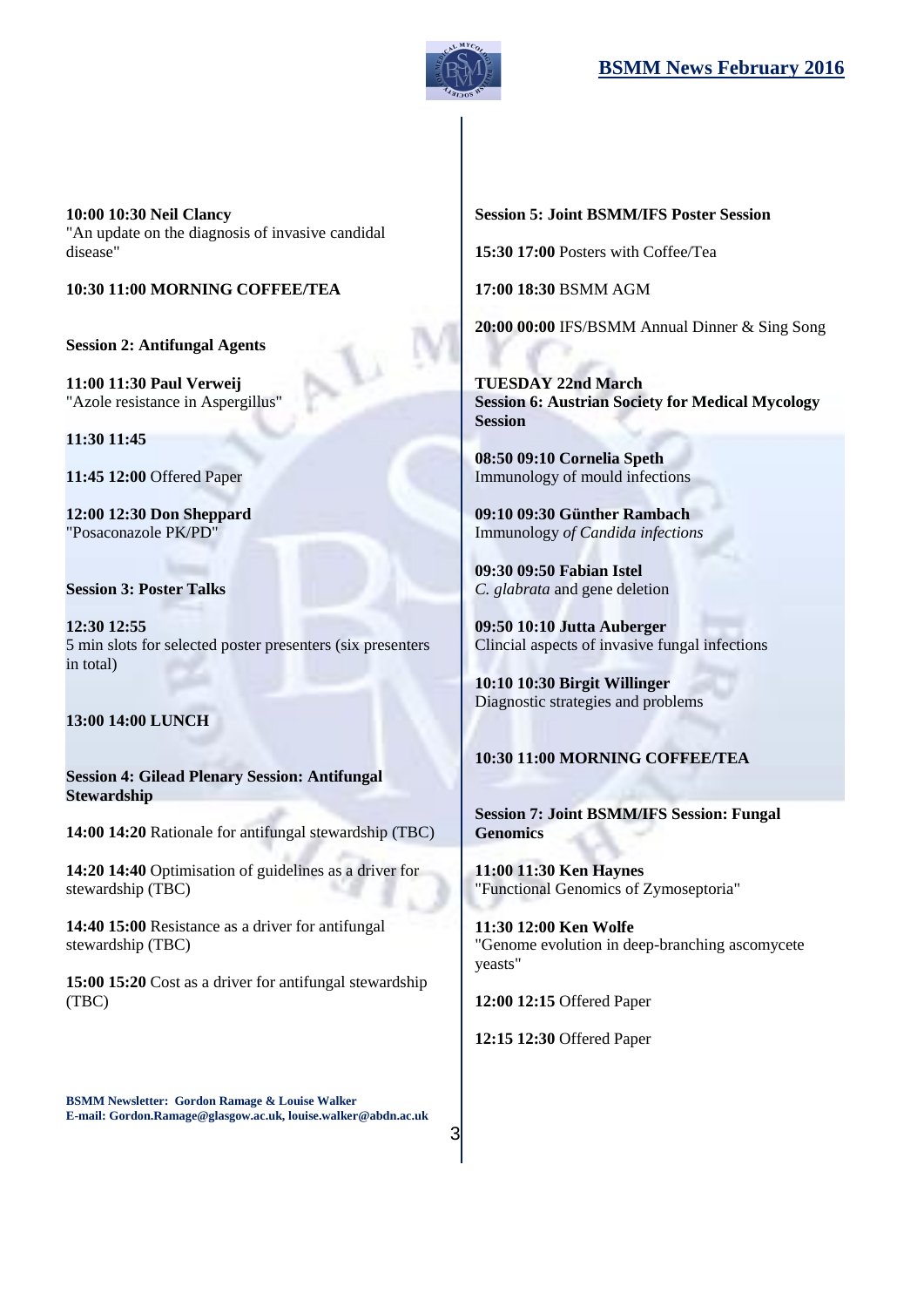

#### **12:30 12:45** Offered Paper

**12:45 13:00** Offered Paper

**13:00 14:00 LUNCH**

**Session 8: Irish Society of Clinical Microbiologists Case Presentations**

**14:00 14:15** Offered Case study

**14:15 14:30** Offered Case study

**14:30 14:45** Offered Case study

# **Session 9: IFS Session: Fungal Biotechnology**

**15:00 15:30 Kevin Verstreppen** "How do new genes and regulatory networks evolve?"

**15:30 16:00 Fiona Doohan** "Plant responses to fungal infection"

**16:00 16:15** Offered Paper

**16:15 16:30** Offered Paper

**16:30 17:00** IFS AGM

## **BSMM Travel Grant Applications**

Travel Grant applications are reviewed every three months for the coming year. The criteria for eligibility and purpose of the award can be found on the BSMM website [\(http://www.bsmm.org/node/7\)](http://www.bsmm.org/node/7) along with the application form.

Upcoming deadlines: 31/01/2016, 30/04/2016, 31/07/2016, 31/10/2016.

**BSMM Newsletter: Gordon Ramage & Louise Walker E-mail: Gordon.Ramage@glasgow.ac.uk, louise.walker@abdn.ac.uk**

#### **Glyn Evans Award**



The Society recognized the huge contribution Prof Glyn Evans made to the BSMM and mycology by providing an award to members to provide financial support to visit another laboratory for a period of

training, usually to learn a specific technique. The Award contributes towards the costs of travel, accommodation and directly related expenses.

There are no set application deadlines for this award. And applications may be submitted for consideration at any time. An award will not usually be made if the applicant has received a previous award (Travel Grant or Glyn Evans Award) less than three years before the application date.

More information at:<http://www.bsmm.org/node/7>

#### **Subscription changes & access to Mycoses online**

The annual membership subscription of £25 also includes online access to the journal Mycoses. Please remember to pay your membership fees of £25 [\(http://www.bsmm.org/membership\)](http://www.bsmm.org/membership) for 2016 using the 'Buy now' link which will allow you to pay by debit and credit card, or by cheque. Please note, you do not need to have a membership profile and password to login.

There is also an option to set up a standing order yourself by internet banking. This is a bit of a u-turn from what we were trying to do last year, but changes in banking regulations and associated charges have hampered efforts for a direct debit option. If you do want to set up a standing order please contact our Treasurer Dr Rinna Richardson

[\(riina.richardson@manchester.ac.uk\)](mailto:riina.richardson@manchester.ac.uk), who will provide the banking details.

## **BSMM Junior**



BSMM Junior is a resource for junior medical mycologists to allow scientific discussion and communication. We have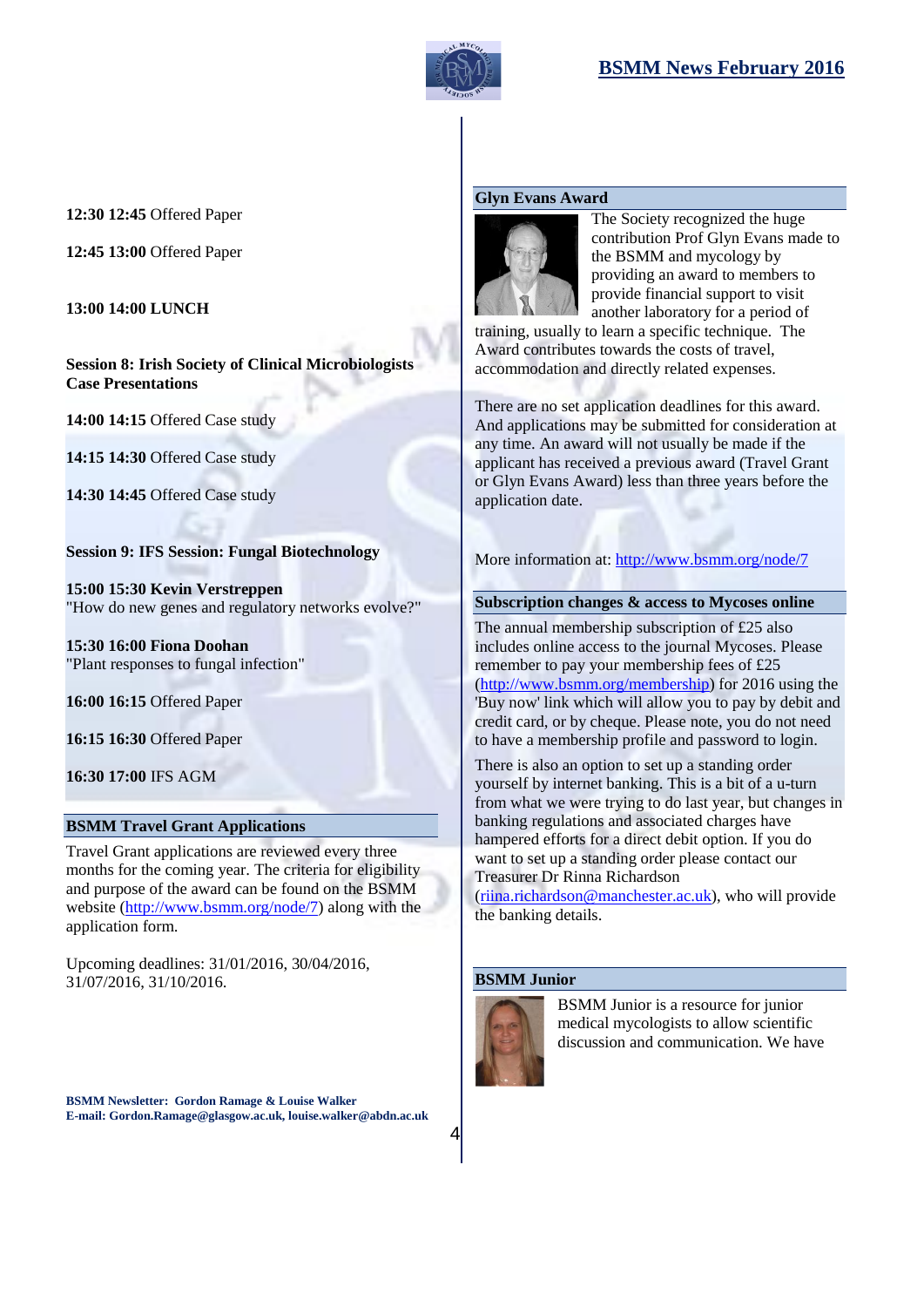

setup BSMM Junior Twitter and Facebook pages to promote the BSMM to junior members of the society and to encourage interaction between young medical mycologists. The current BSMM Junior representative is Dr Louise Walker from the Aberdeen Fungal Group.

Please connect with BSMM Junior on Twitter and Facebook using the links below:

#### <https://www.facebook.com/BSMM.Junior>

[https://twitter.com/BSMM\\_Junior](https://twitter.com/BSMM_Junior)

**Travel grant reports from grant recipients**



2015 FEBS/EMBO course: Mitochondria in life, death and disease, Heraklion, Greece.

This meeting focused on the role of mitochondria in maintaining metabolic homeostasis, and the consequences of mitochondrial dysfunction, not only in inherited disorders but also in pathogens. I attended the meeting to present some of my research on the respiration behaviour of *Candida albicans.* My PhD research aims to understand the role of the electron transport chain in response to cell wall stresses and antifungals, and the signalling pathways induced in response to mitochondrial damage*.* It is currently not known how electron transport chain function influences the composition of the cell wall, morphogenesis and virulence in fungal pathogens. The poster I presented highlighted my work on the alternative oxidase, which is found in many pathogenic fungi such as *C. albicans* but not in humans. Also presented was the preliminary data linking insult to respiratory function to cell wall remodelling, and consequently, resistance to antifungals such as caspofungin.

From the meeting I was able to learn more about current developments in mitochondrial protein import. Alternative oxidase must enter the mitochondria after rapidly being induced. It is induced in response to

**BSMM Newsletter: Gordon Ramage & Louise Walker E-mail: Gordon.Ramage@glasgow.ac.uk, louise.walker@abdn.ac.uk**

5

inhibition of the classical respiratory complexes of the invading fungus, which is believed to occur within phagolysosomes by nitrosative burst. Therefore, understanding the mechanisms by which components of the respiratory chain enter mitochondria is an important consideration for finding new drug targets. Several talks stressed the importance of optimal mitochondrial function in the virulence of pathogens such as *Trypanosoma*. The assembly of the oxidative phosphorylation system was also a key theme of the meeting. Drawing from these current developments in mitochondrial research will allow for a better understanding of the role of mitochondria in virulence and host adaptation of fungal pathogens.

*Lucian Duvenage*

The Gordon Research conference on Immunology of Fungal infections took place in Galveston, USA between the  $18<sup>th</sup>$  to  $23<sup>rd</sup>$  January 2015. I'd like to thank the BSMM for awarding me a travel grant which enabled me to attend this conference. This meeting brought together researchers at the cutting edge of fungal immunology from all over the world and was an excellent opportunity to learn and discuss about the novel areas of research being carried out world-wide. Of particular note, there was an additional Gordon research seminar (GRS) prior to the conference aimed directly to PhD students and post-doctorate level scientists working within the field. This was a great opportunity to discuss research with peers from different groups and created a strong bond at a junior level prior to the conference start.

Across the conference, work was presented regarding numerous different fungal pathogens. Of particular interest to me was work by Christopher Mody's group in Calgary looking at fungal killing of cryptococcus by NK cells and a talk from Julian Naglik from King's college London on the activation of epithelial cells by a putative pore forming toxin in Candida albicans. It was also inspiring to hear during the GRS the work and history behind the achievements of Gordon Brown from University of Aberdeen and Teunis Geijtenbeek from the Universiteit Van Amsterdam.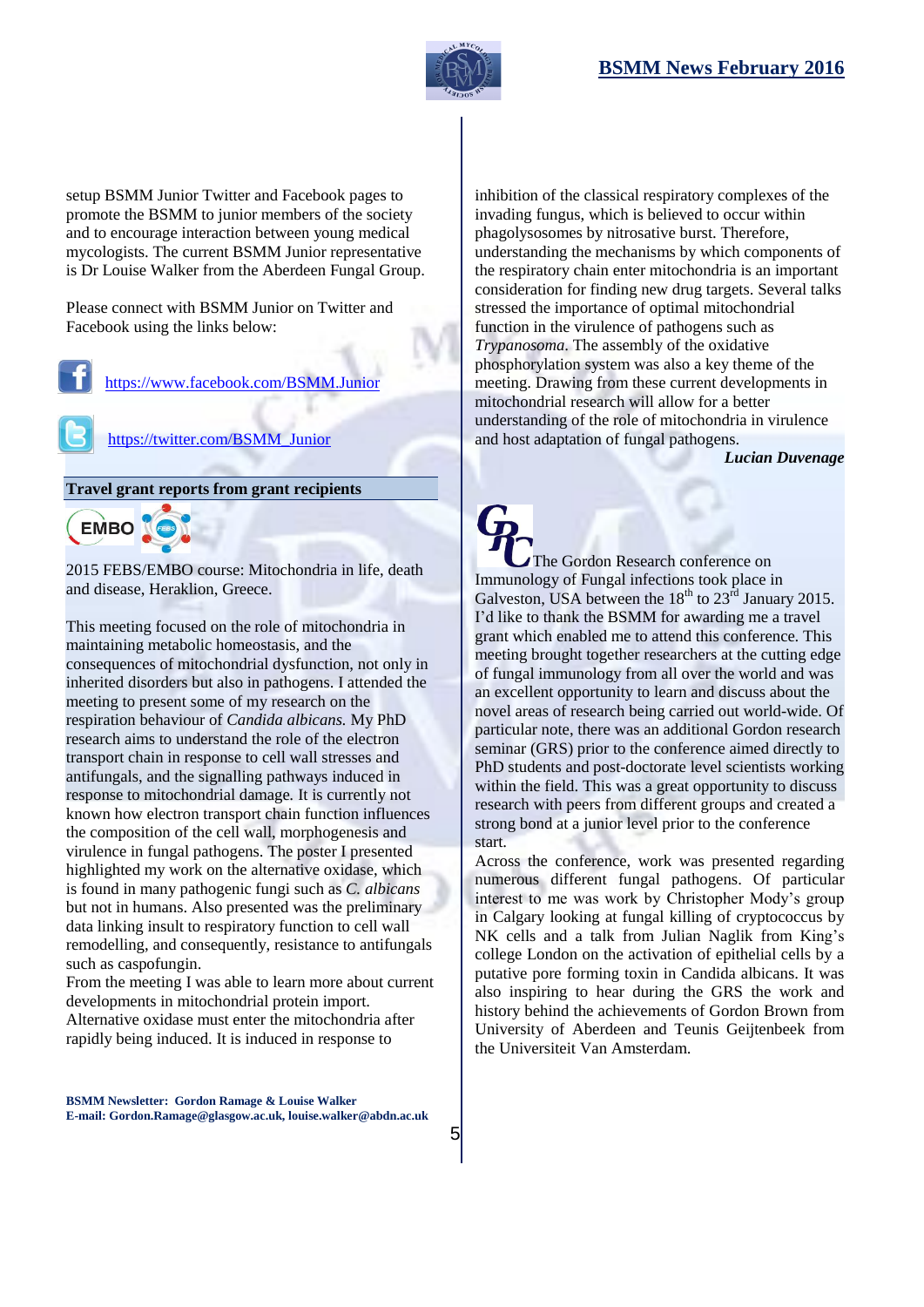

Whilst at the conference I had the opportunity to present a poster on my work defining the calcineurin-dependent innate immune response in human macrophages to *Aspergillus fumigatus*. The opportunity to discuss my results and future work directly with peers and leaders in the fields of fungal immunology was invaluable.

I would highly recommend the Gordon research Fungal immunology conference to other PhD and post-docs working within the field and once again thank the BSMM for allowing me this opportunity.

*Anand Shah*



**Health, 2016.**

**Union Conference on Lung** 

It was my pleasure to present results of my research at the  $46<sup>th</sup>$  Union Conference on Lung Health, held in Cape Town, South Africa between the  $2<sup>nd</sup>$  and  $6<sup>th</sup>$ December 2015. The British Society for Medical Mycology were kind enough to provide me with a £500 travel grant. The total cost of my flights, registration and hotel accommodation was £1461. I was also awarded a £500 travel grant by the Society for General Microbiology. The balance of £461 was provided by my employer. I would not have been able to access these other funds had I not been provided with the BSMM grant, for which I am very grateful.

My abstract was entitled "Chronic pulmonary aspergillosis (CPA) is a common complication of pulmonary tuberculosis: results of a cross-sectional survey". It represents the main research outcome of my PhD and it was a privilege to present my results at the main international conference in the field of tuberculosis-associated lung disease.

My research shows that almost a tenth of all cases of pulmonary tuberculosis are complicated by chronic pulmonary tuberculosis within 7 years of completing tuberculosis treatment. This is a major new finding in the field and represents a previously unrecognized

**BSMM Newsletter: Gordon Ramage & Louise Walker E-mail: Gordon.Ramage@glasgow.ac.uk, louise.walker@abdn.ac.uk**

6

global public health issue. The 5-year mortality of CPA is 50-85% and the disease is treatable with cheap, generic itraconazole and often curable with surgery.

My data suggest that around 1.2 million patients are currently suffering from this condition and currently going untreated. I believe that improving access to diagnosis and treatment should now be a priority in global lung health. By presenting my results at this conference I was able to convey this information to those involved in TB care at a Global level and raise the profile of chronic fungal lung disease. As the chair of my discussion session concluded "You are really challenging us with this data".

Since applying for this award I have been awarded my PhD by the University of Manchester. I expect to receive final reports from my radiology colleagues in the next few weeks and if they confirm my results we will be submitting the study to the Lancet for publication.

*Iain Page*

# **ISHAM**

INTERNATIONAL SOCIETY FOR<br>HUMAN AND ANIMAL MYCOLOGY **19th Congress of The International Society for Human and Animal Mycology**

The 19<sup>th</sup> Congress of The International Society for Human and Animal Mycology (ISHAM) took place from May  $04<sup>th</sup>$  to May  $08<sup>th</sup>$  in Melbourne, Australia. This trennial meeting brought together international experts in human and animal medical mycology, making it one of the most multifaceted meetings in the field of fungal research.

Ahead of the main congress, the Young ISHAM committee had organised a one-day symposium, filled with 'educational talks' from senior experts in the field which were interspersed with short presentations from Young ISHAM members. The 'educational talks' covered topics which included 'How to decide on the right journal to publish your research', 'How to review a scientific paper' and 'Mycological entrepreneurship', which, in my opinion, was the most inspiring talk of the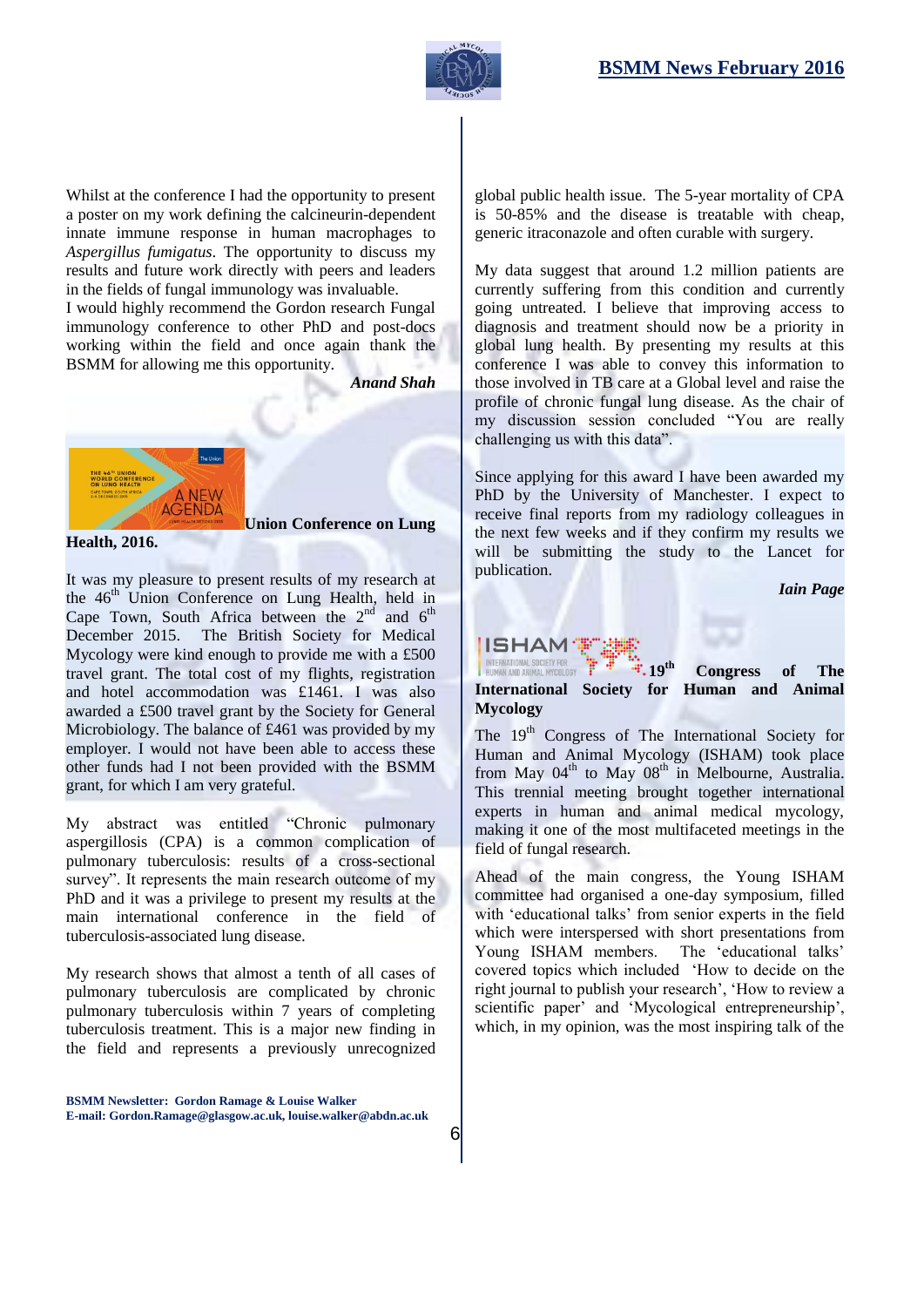

whole congress, given by Prof David W Denning from Manchester, UK.

The main congress covered a range of interesting topics, including basic research on innate and adaptive immunity to fungi, diagnostics and treatment of fungal infections, antifungal resistance, and the discovery and design of new antifungal drugs. The variety of investigated fungal species presented at the conference was impressive. I was especially interested in talks relating to immunity against fungal infections, hostpathogen interactions and immunodeficiencies underlaying severe fungal infections. In addition, I was very interested in presentations about *Malassezia* and other dermatophytic fungi. Many of the talks during the congress expanded my knowledge as I now have learned about the transmission of *Sporothrix* from pets to humans or the shared virulence factor of human and plant pathogenic fungi, calcineurin.

I had the great opportunity to present my research, both orally and in the form of a poster to the international community during the YISHAM day and at the main ISHAM congress. I value the positive feedback I got for my research from the experts in the field. Overall, the ISHAM Congress was not only interesting, but also inspiring and I am very grateful to the BSMM, who generosity enabled me to attend this excellent meeting.

*Jeanette Wagener*

# **MICROBIOLOGY**

#### **7-9 th September 2015, The Invasive Fungus Meeting in Manchester**

The Invasive Fungus meeting was held in Manchester. Around 73 splendid activities were put on stage, oral talks and poster shows. As a PhD student, going to this meeting and being a part of this academic event would never have happened without the generous support of BSMM and SGM travel grants, which covered the bulk of my flight and registration costs. Three main advantages of attending this meeting were achieved. First, the opportunity to get feedback on my research. My poster title and design grab many delegates who interested in my research particularly. Also, because I modified a rapid protocol for DNA extraction to apply for amplifying ITS regions and developing a model for

**BSMM Newsletter: Gordon Ramage & Louise Walker E-mail: Gordon.Ramage@glasgow.ac.uk, louise.walker@abdn.ac.uk**

testing the benefit use of any monoclonal antibody in immunotherapy or diagnosis. Attending this special event offered me great inspirations for my own work. Second, discussion and socialisation with other participants was significantly valuable for a PhD student like me particularly I am at case looking for postdoc position within mycology field where I am interested. Discussion with attendants afterwards, sharing our research interests with each other and setting up cooperation relationships were of particular value. For that, attending this event enabled me to have a chat with such experts and who were interested in my work for future cooperation. Third, this event with small group of attendants provided me with a fantastic chance to meet, chat and make relationships with other delegates as I could also meet them during lunch or dinner. I appreciated the financial support from both BSMM and SGM. This support provided helping to popularize the benefit of getting membership in both great societies particularly their logo included in my poster under acknowledgment section.

*Marwan Al-Maqtoofi* 

#### **Glyn Evans Award - Recipient reports**



During my visit to Dr Elaine Bignell's lab at Manchester University I observed their technique for producing *Aspergillus* knockouts and subsequent validation. They demonstrated their protocols for construct design and amplification, protoplasting, transformation, DNA extraction and knockout screening. Firstly, all solutions and growth media required for transformation were made and stored appropriately. The knockout constructs were then amplified using a proof reading DNA polymerase and purified with a PCR clean-up kit. Procedures for growth on solid media and harvesting of *Aspergillus fumigatus*  were demonstrated along with growth conditions. *A. fumigatus* ∆ku80 was subjected to swelling overnight in liquid media in a shaking incubator and harvested the subsequent morning. The protoplasting was performed by incubation with a Vinoflow enzymes over 4 h under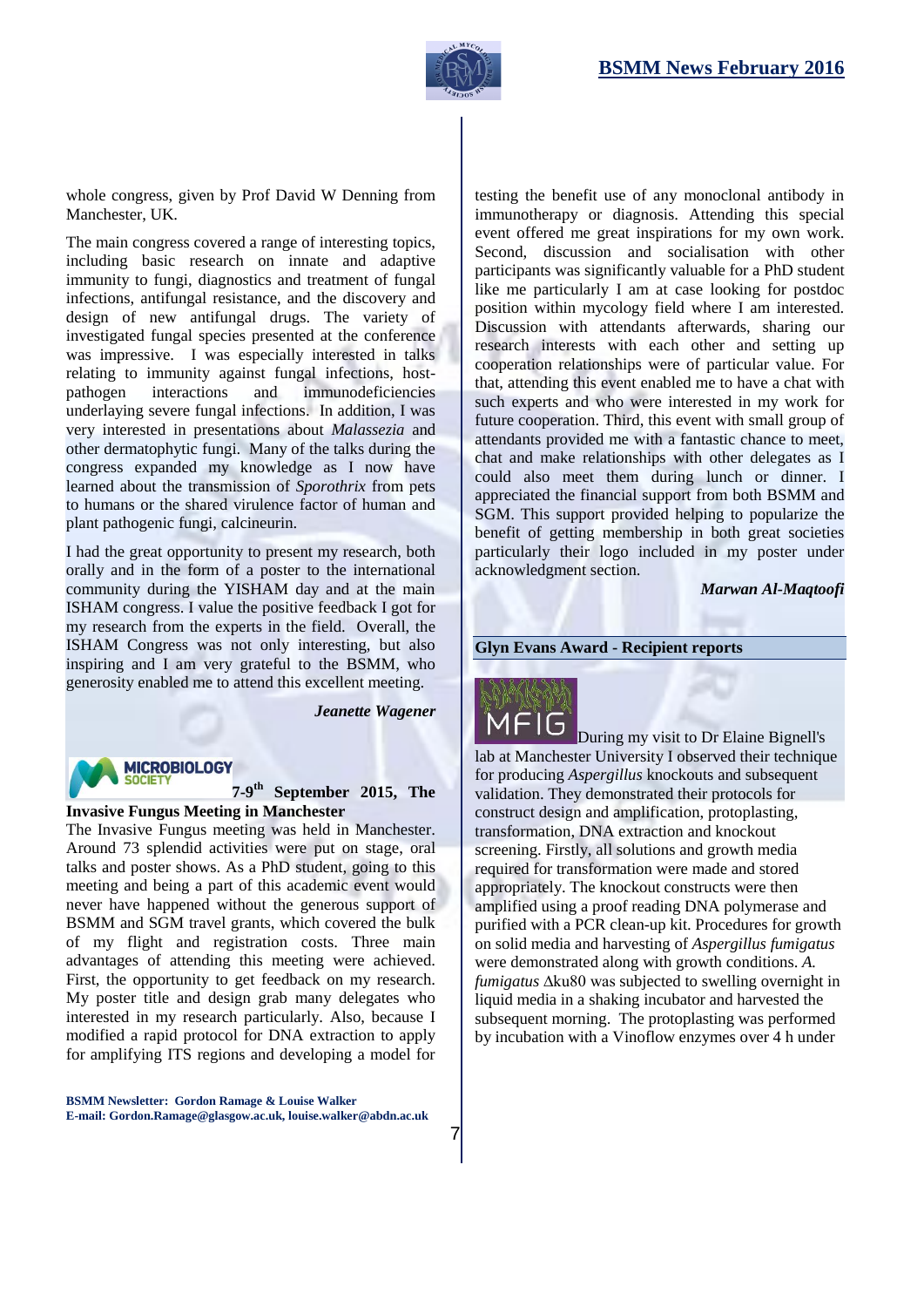

the same growth conditions, after which time swollen conidia and small hyphae were separated from mycelia, washed using KCL and transformed using PEG with purified knockout construct DNA. Transformation reactions were plated on selective media containing hygromycin and incubated overnight at room temperature, followed by incubation at  $37^{\circ}$ C for 4 days. During this time plates were observed for the development of putative transformant colonies. Potential transformants were purified by sub-culturing onto fresh selective solid media and incubated at  $37^{\circ}$ C for up to 4 days depending on growth kinetics. For screening, fungal DNA was extracted using phenol/chloroform method, after which purity was observed by analysis of bands on an agarose gel. When I returned to my lab at Imperial College I was able to run screening PCRs using the primers I designed under the Bignell lab guidance, to identify transformants with correct construct integration.

*Carmelina Vinci*

8

#### **New Executive Committee Members**

Dr Silke Schelenz and Dr Lewis White joined the executive committee as new members, to replace Dr Julian Naglik who has been meetings secretary for 2 consecutive 3 year terms, and Prof Robin May as an ordinary executive committee member.

#### **BSMM Course in [Diagnostic Medical](http://www.bsmm.org/file/148#overlay-context=node/43/edit) Mycology**

The BSMM course in [Diagnostic Medical](http://www.bsmm.org/file/148#overlay-context=node/43/edit) Mycology will feature basic mycology and deal with the clinical features, epidemiology, pathogenesis and laboratory diagnosis of superficial, subcutaneous and systemic mycoses. This will include the characteristics and identification of dermatophytes and yeasts, serological tests and laboratory monitoring of antifungal therapy.

For registration information please contact Dr Ruth Ashbee [\(H.R.Ashbee@leeds.ac.uk\)](mailto:H.R.Ashbee@leeds.ac.uk).

#### **BSMM/UCL MSc/ Diploma in Medical Mycology**

Applications are invited for this unique distance learning based MSc course. At present, the programme is based at University College London and run jointly by UCL and the BSMM. Teaching is provided by the

**BSMM Newsletter: Gordon Ramage & Louise Walker E-mail: Gordon.Ramage@glasgow.ac.uk, louise.walker@abdn.ac.uk** leading UK experts in mycology, by means of DVDs, web-based materials and practical courses, and includes a research project conducted at the student's home institution.

The course may be taken at MSc, Postgraduate Diploma or Certificate level.

Bursaries are available from the British Society for Medical Mycology to support the costs of this course. Details are available on the BSMM website.

Places are limited, so if you wish to find out more please contact the programme Administrator at ii.infection-immunityadmin@ucl.ac.uk as soon as possible to register your interest. Further details may also be found on the BSMM website at [www.BSMM.org](http://www.bsmm.org/)

#### **BSMM membership**

The Society has grown by over 12% in the last year. We have 275 (20% increase) active paid members (within the past 2 years). We also have 97 (4% decrease) inactive members (greater than 2 years unpaid) - a total of 372 members. For those interested, for the UK and Ireland the active membership are made up of the following proportions: England (52.72%, Scotland (27.27%), Wales (2.91%) and Ireland (3.63%). Non-UK makes up the difference (13.47%).

We would like to welcome the 47 new members since the last meeting, of which 25 are from Aberdeen. These include:

Jehan Abdel-Moneim (Aberdeen), Syatirah Abdullah (Newcastle), Joseph Abrams (Sheffield), Mariana Almeida (Aberdeen), Leon Berge (NovaBiotics, Aberdeen), Stefan Bidula (Aberdeen), Aleksandra Bojarczuk (Sheffield), Shan Brunel (Aberdeen), David Cabellero-Lima (Sheffield), Cameron Choi (?), Aaron Crawford (Aberdeen), Emily Dixon (Birmingham), Neuza Duarte (Manchester), Peter Flanagan (Dublin), Douglas Fraser-Pitt (NovaBiotics, Aberdeen), Mohammed Haider (Aberdeen), John Haran (Dublin), Mohammed Hussein (London), Herbert Itabangi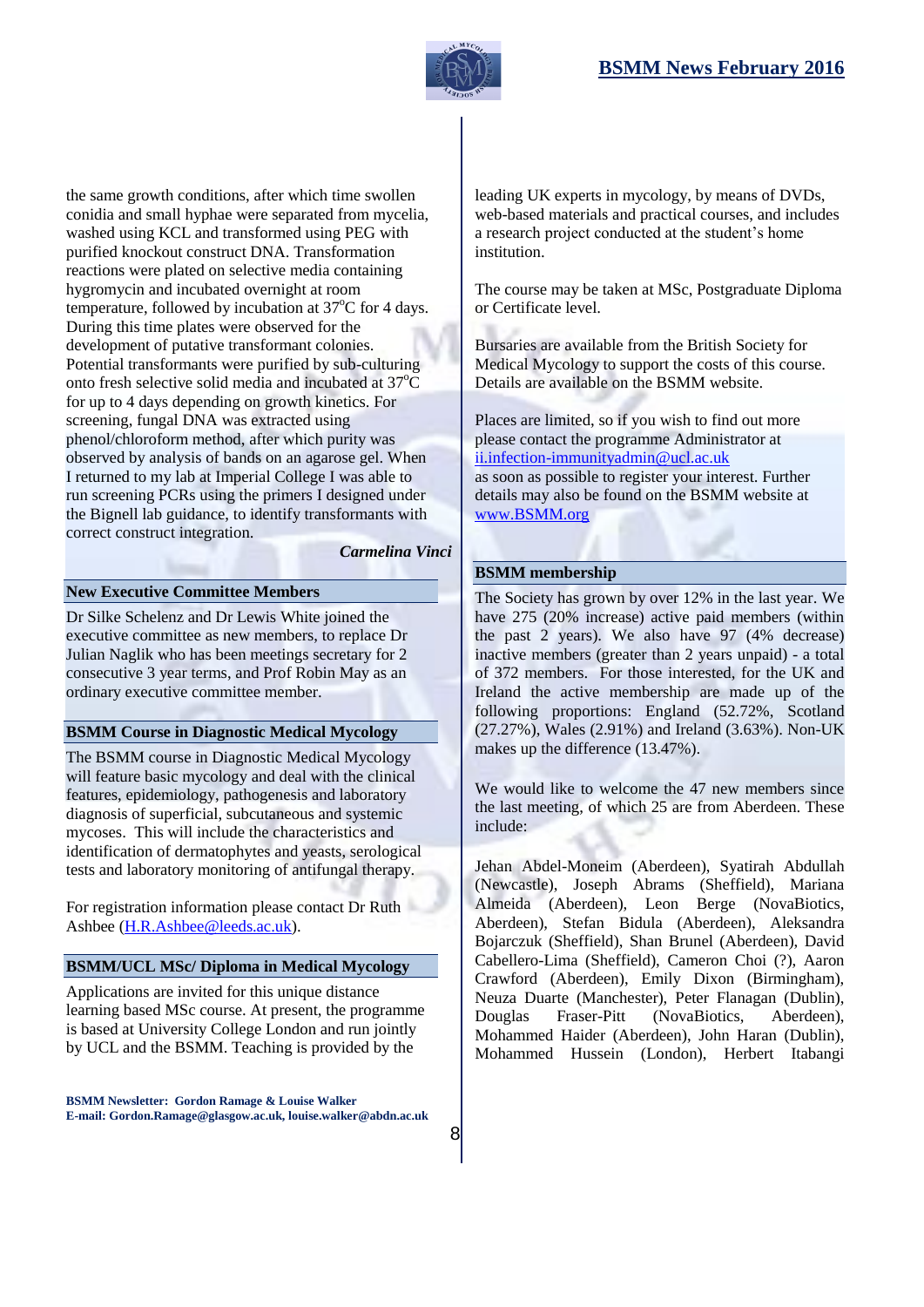

(Aberdeen), Stavroula (Lila) Kastora (Aberdeen), Bernhard Kerscher (Aberdeen), Amy Lewis (Sheffield), Angela Maria Lopez (Aberdeen), Johanna Louw (Aberdeen), Natalie Lyall (Aberdeen), Dhara Malavia (Aberdeen), Ruby Matthews (Sheffiled), Dona Nelun Perera (Leicester), Isha Rizal (Newcastle), Nessim Rodriguez (London), Amy Ross (Aberdeen), Fiona Rudkin (Aberdeen), Sweta Samantaray (Birmingham), Daniel Sayon Djofang (Aberdeen), Katja Schaefer (Aberdeen), Constanze Seidel (Manchester), Sarah Sherrington (Birmingham), Daniel Smith (NovaBiotics, Aberdeen), Prashant Sood (Aberdeen), Maria Spyrou (Aberdeen), Neil Stone (London), Reiko Tanaka (London), Wioleta Trzaska (Birmingham), Mireille Van der Torre (Manchester), Becky Wilson (ARI, Aberdeen), Duncan Wilson (Aberdeen), Tracy Young (NovaBiotics, Aberdeen).

Four members have terminated their resignation from the BSMM: Susan Howard, Andrew Swann, Elizabeth McClellan and Ali Robb.

#### **Items for the next BSMM Newsletter**

If you have any ideas, reviewed a mycology book, or come across anything that would be of interest to our community, and would be suitable for publication in the BSMM Newsletter please email Gordon (Gordon.Ramage@glasgow.ac.uk) or Louise (louise.walker@abdn.ac.uk)

#### **Forthcoming meetings**

**ECMM Educational Symposium 'Ecology and Mycology**, Tel Aviv, Israel, 14<sup>th</sup>-16<sup>th</sup> February 2016

**FEBS advanced practical course 'State-of-theart infection models**, Jena, German,  $14^{\text{th}}$ -27<sup>th</sup> February 2016

**Meeting of Serbian Society of Medical Mycology,**  Belgrade, Serbia,  $26^{\text{th}}$ -27<sup>th</sup> February 2016

**BSMM Newsletter: Gordon Ramage & Louise Walker E-mail: Gordon.Ramage@glasgow.ac.uk, louise.walker@abdn.ac.uk**

9

**British Society for Medical Mycology 52nd Annual Scientific Meeting,**  Dublin, Ireland,  $20^{th}$ -22<sup>nd</sup> March 2016

**13th ASM Conference on Candida and Candidiasis,**  Sheraton Seattle Hotel, Seattle, WA, USA,

 $13^{th}$ -17<sup>th</sup> April 2016,

**Molecular Mycology: Current Approaches to Fungal Pathgenesis,**  Marine Biological Laboratory, Woods Hole, MA, USA,  $12^{th}$ -28<sup>th</sup> 2016, Applications due  $24<sup>th</sup>$  February 2016

**PYFF6 – 6 th Conference on Physiology of Yeast and Filamentous Fungi**, Lisbon, Portugal,  $11^{th}$ -14<sup>th</sup> July 2016

**Minutes from the 51 st AGM Aberdeen April 2015**

#### **Aberdeen BSMM AGM – 8 th March 2015 Copthorne Hotel (Crystal Suit) from 4:30 to 5:45pm**

- **1.** Apologies Apologies received from Derek Sullivan and Donald Mackenzie Approximately 30 people present
- **2.** Minutes from AGM meeting held on the 29th April 2014 in Radisson Blu Hotel - Manchester airport

The minutes were discussed and the only item challenged was in relation to the wording of item 9 dealing with the UCL course.

*"The Society's Course has now been running for 10 years and has enrolled students from 5 continents during that time. There are currently 26 in the programme. This year another 5 students joined fewer than last year, which may reflect the*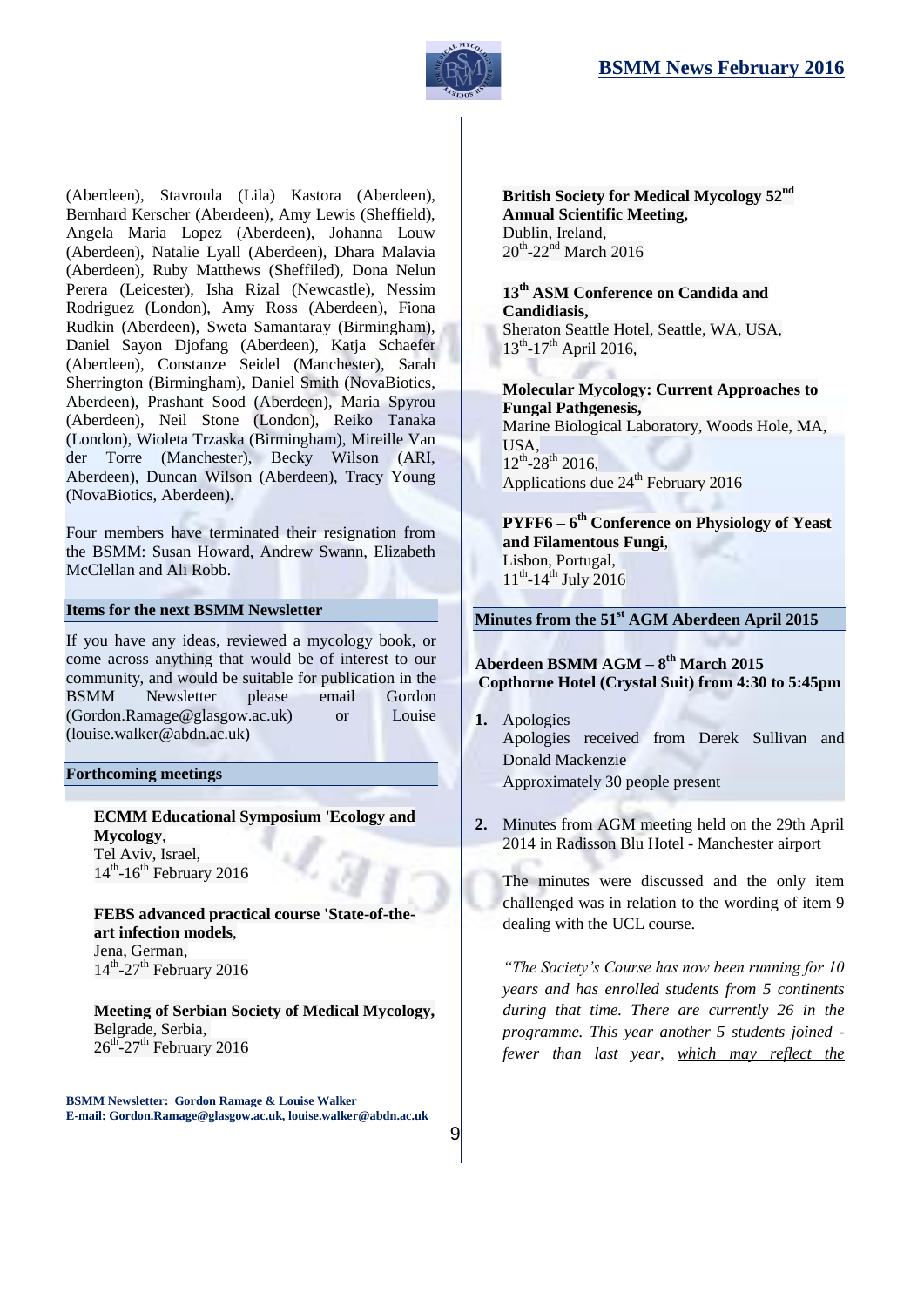

# *increased competition from Manchester University."*

Riina Richardson indicated that the underlined phrase was not an accurate reflection of what was reported verbally at the meeting, though Chris Kibbler stated that it was and that this was in the written report. Gordon Ramage admitted that the verbal and written report was conflicted, as evidenced by email communication with Malcolm Richardson. Rosemary Barnes asked the membership if they felt the minute should be changed, to which only Riina agreed. It was agreed that the minute was confirmed and will not be changed.

- **3.** Matters arising
	- Constitutional changes

Gordon Ramage asked the membership to consider the following constitutional change, which had been discussed at the prior two AGM meetings. This was to take into account terms of office and ensure executive office bearers did not have prolonged terms. The suggested change was as follows:

'The Committee shall be elected for terms of three years except the Local Organisers (two years), Secretary (four years) and the Treasurer (five years). No Committee member will normally be permitted to stand for a second consecutive term unless there are exceptional circumstances'

Robin May proposed this and Julian Naglik seconded.

Rosemary Barnes also asked the membership to consider a constitutional change to allow us to appoint a Treasurer elect to support the Treasurer in their role and enable continuity of the post. The change will alter the wording of

terms of office, but not the duration. This will be altered to the following:

'The Committee shall be elected for terms of three years except the Local Organisers (two years), Secretary (four years) and the Treasurer (2.5 years) and Treasurer-elect (2.5 years). The Treasurer-elect will become the Treasurer at the end of their 2.5 year term, coincident with the election of a new Treasurer-elect. No other Committee member will normally be permitted to stand for a second consecutive term unless there are exceptional circumstances'

Rosemary Barnes proposed and Gordon Ramage seconded.

**4.** Presidents report (Rosemary Barnes)

#### Presidents Report March 2015

The Society continues to grow with membership up 12% in the last year. The  $50<sup>th</sup>$  celebrations at Manchester last year have injected renewed vigour The Society remains strong as this record attendance at Aberdeen attests. Julian Naglik has come to the end of his extended term of office as Meetings secretary and I would like to warmly thank him for all his efforts. He has worked tirelessly to produce successful meetings year after year despite some daunting circumstances and Acts of God (otherwise known as Volcanic Ash Clouds).

The BSMM Working parties have been productive with the publication of excellent guidelines for therapeutic drug monitoring of antifungal agents and submission of the updated Diagnostic standards for the management of serious fungal diseases.

Mycological Research in the UK has made some outstanding contributions and the fungal consortium arising from Aberdeen Fungal Group Wellcome Trust Strategic award goes from strength to strength and now host 5 PhD projects, 3 clinical PhD fellowships and 6 postdoctoral researchers.

However several threats hover on the horizon: Recent analysis has highlighted that mycology in the UK receives only 2% of funding allocated for research in human infectious diseases. Little of this is directed at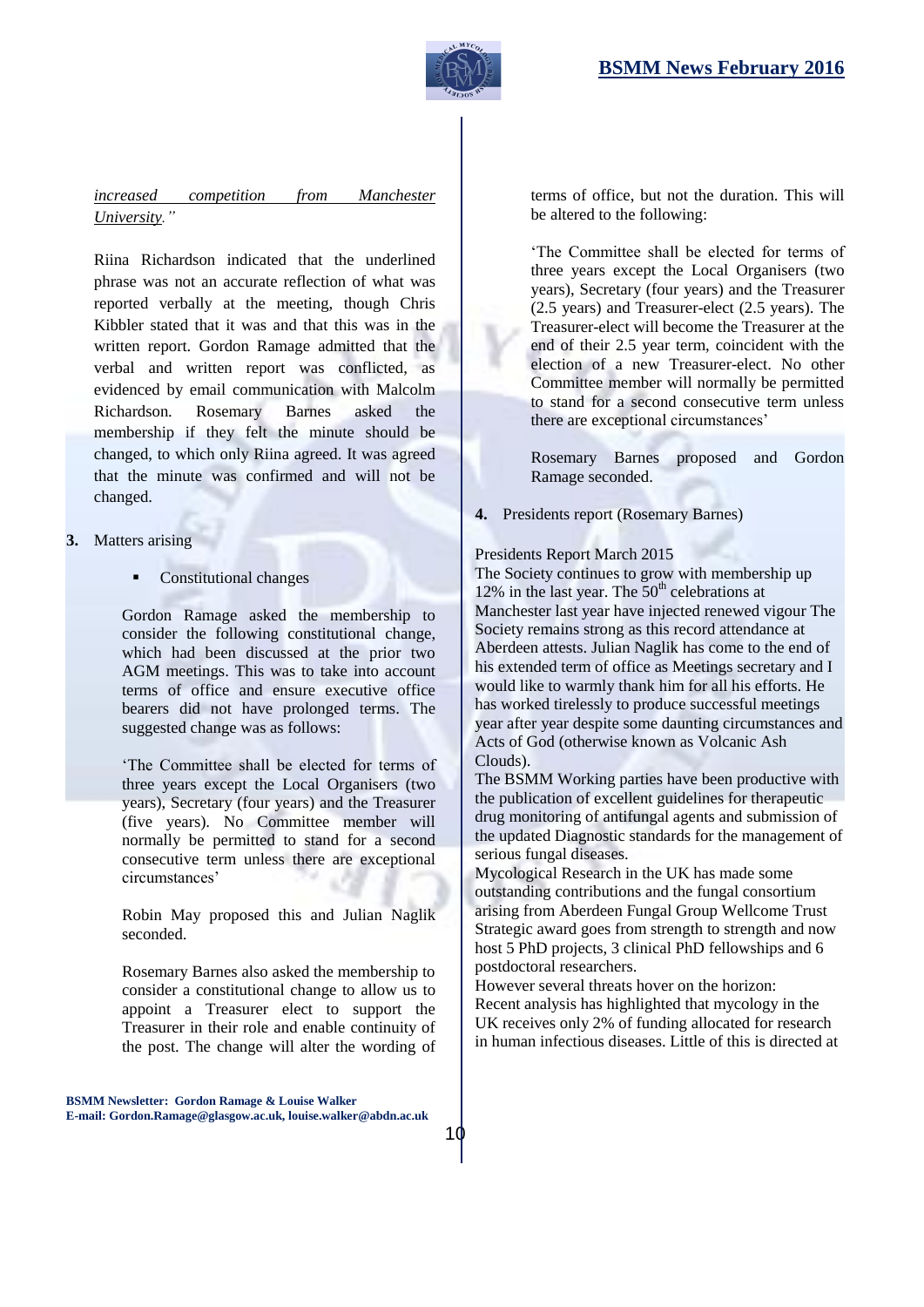

global health and translational research is relatively poor. The MRC Antimicrobial Resistance forum chose to focus purely on antibacterial resistance and antifungal resistant fungi and the House of Commons Science and Technology Committee did not consider the impact of azole resistance resulting from agricultural usage. Concerns regarding the future of Medical Mycology and succession planning to ensure adequate service delivery have been raised in the past and the development of the MSc/Diploma/Certificate course has been a real achievement. However the course is now threatened as UCL consolidate their finances and require substantial expansion in course numbers if we are to continue. I met with the UCL course directors and Vice Dean Education for the Faculty of Medical Sciences recently and the following actions have been agreed:

- The course would continue for 2015/2016.
- There would be a target of 6 Home/EU and 2 overseas students for 2015/2016.
- UCL and BSMM would increase engagement to market the course.
- Pharma and Biotech companies should also be a target for marketing.
- Sam Photiades to produce a business case in the next couple of months for the 2015/2016 budget.
- BSMM to be given notice that the course is at risk for 2016/2017.
- Suggestion that the AMS course could potentially use Module 1.
- Look into CPD accreditation for some of the modules.

Mycological training is also poorly signposted in many undergraduate and postgraduate curricular and underrepresented within the modernizing scientific careers agenda.

We recognize that medical mycology community relatively small and we need to work together to make real impacts. Whilst some competition is healthy, we must avoid overt rivalry between UK centres and utilize our strengths to the best of our abilities. Collaborative working with other societies with similar aims can also increase our cohesive force and make our presence felt. Gordon Ramage proposed and Elaine Bignell seconded.

#### **5.** Treasurer's report (Riina Richardson)

**BSMM Newsletter: Gordon Ramage & Louise Walker E-mail: Gordon.Ramage@glasgow.ac.uk, louise.walker@abdn.ac.uk**

#### **Treasurer's report for financial year ended 31st December 2014**

This is the financial statement for the British Society for Medical Mycology for the year ending  $31<sup>st</sup>$  December 2014. The Independent Examiner's Report to the Trustees of the British Society for Medical Mycology is on Page 1. This report concludes that accounting records are in accordance with accounts regulations, and that no unusual items or disclosures in the accounts seeking explanation came to examiner's attention. The accounts are broken down on the five-page report. Page 1 of the accounts is a summary of the income and expenditure and page 2 shows the balance sheet for the BSMM as of  $31<sup>st</sup>$  December 2014. As I go through the accounts I will refer to the notes, the details of which are found on pages 3-5 of the accounts. Where available, the figures for 2013 are shown on the far right for comparison. The figures shown in the accounts do not include VAT.

Beginning with the income of the BSMM for 2013 (page 1), income consisted of subscriptions amounting to £4,765 (£3,433 in 2013), surplus of the Annual meeting £544 (£5,661), and bank interest of £54 (£61). I will discuss these in more detail now. The 50<sup>th</sup> BSMM Annual meeting in 2014 held in Manchester and organised by Prof Malcolm Richardson was very successful. The detailed accounts for the meeting can be seen in note 4 on page 4 of the accounts. The Annual meeting generated income of £49,413 (£29,547), which included sponsorship of £35,677 (£18,000). Expenses amounted to £48,869 (£23,886), which included £34,230 (£18,733) of Hotel costs, £11,362 (NIL) other costs, and £3,237 (£4,093) for speakers' expenses. The Annual meeting, therefore, generated a profit of £544 even though of the 143 registrants, 46 (speakers, honorary and life members and retired members) had no cost to themselves – thanks again to Malcolm for organising such a successful meeting and also thanks to our Meetings Secretary, Julian Naglik, for the meeting programme. Returning to page 1, one of the other main income sources for the Society has been a profit share payment from UCL from the BSMM/UCL Medical Mycology MSc/Diploma course. The profit share for 2012 was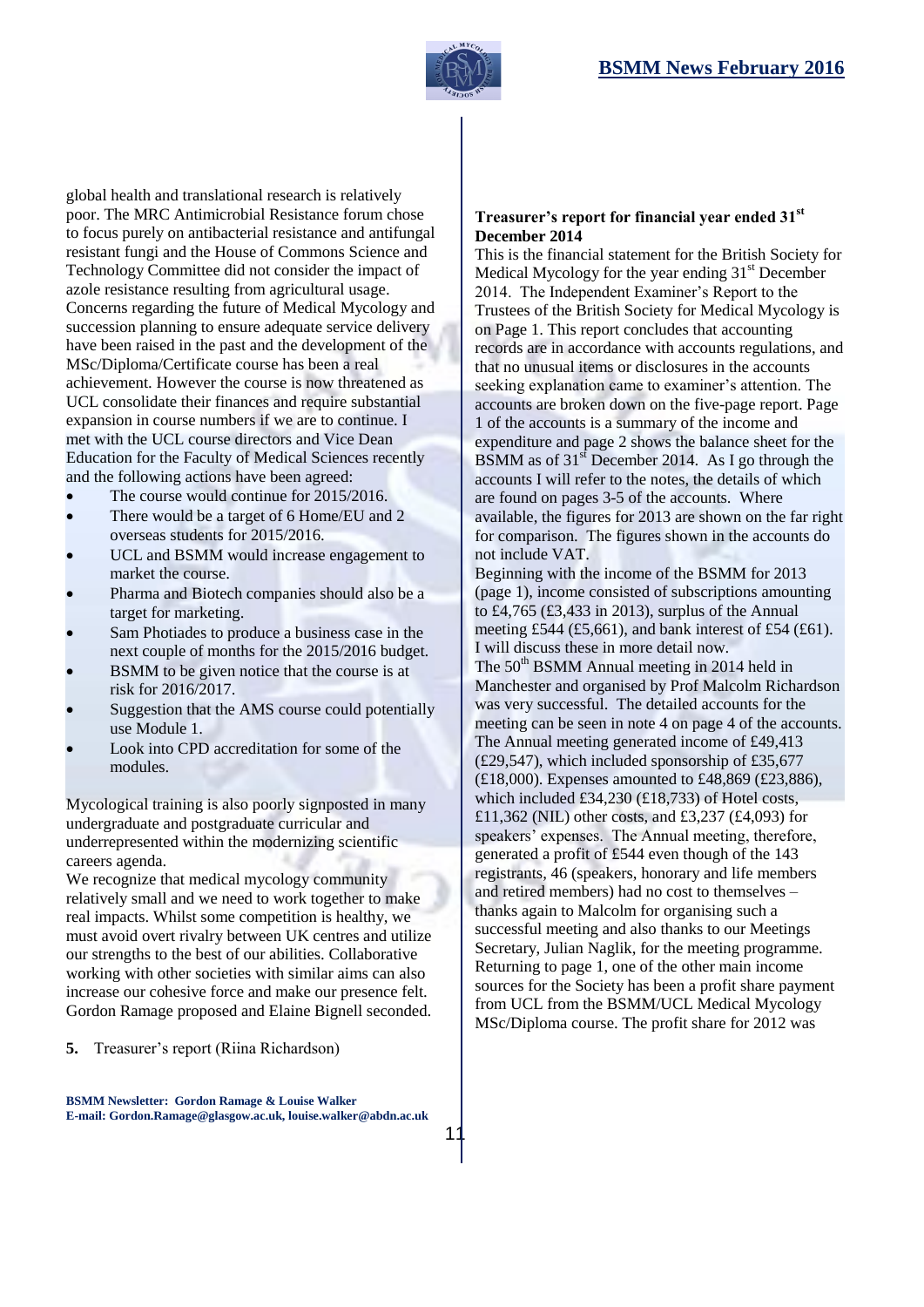

paid in 2013, and the profit share for 2013 (estimated some £8,000) is still pending.

Therefore, total income of the BSMM for 2013 was £ 5,363 (£23,549 in 2013).

Expenses of the society are summarised in the lower half of page 1. Seven travel grants were awarded in 2014 and three awards deferred in 2013 were claimed in 2014. One 2014 awardee chose to defer their funding. Therefore, travel grants totalled £3,248 for 2014 (NIL in 2013). The BSMM awarded one Glynn Evans award in 2014. None of the working parties submitted expenses claims in 2014 (£494 in 2013).

The Management and Administration costs decreased to £2,135 in 2014 (£12,230 in 2013, £1,511 in 2012 and £7,331 in 2011) mainly because of minimal costs associated with maintaining the new BSMM website in contrast to developing it. The detailed costs are shown in Note 2 on page 3 of the accounts. The BSMM would like to thank Dr Carol Munro and Dr Louise Walker for running the website.

The total expenses for the BSMM for 2014 amounted to £6,523 (£36,595 in 2014, £6,183 in 2012 and £20,844 in 2011).

The net incoming resources for 2014 were -£1,160 (- £13,046 in 2013 and £7941 in 2012). This is mainly due to the delay of payment of UCL profit share. In 2014, we aimed to address keeping the expenditure and income in balance by capping the UCL bursaries to the level of expected profit share, by capping the travel grants (£200 for national meetings, £350 for European and £500 for international meetings), by capping the executive committee travel costs to £150 and by reconsidering the membership of Society of Biology (annual cost of  $\pounds1,106$ ), as well as by encouraging timely membership fee payments. With most of these targets we have been very successful. The balance sheet of the Society is shown on page 2 of the accounts and details the various bank accounts held by the BSMM. As you can see, the British Society for Medical Mycology finished 2014 with a net worth of £134,188 (£135,348 in 2013 and £148,394 in 2012). I would like to finish my report by extending my thanks to Mr Keith Thomson of Gardner and Partners Accountants in Aberdeen, who has been an extremely helpful and understanding accountant for the BSMM over the last 9 years.

Chris Kibbler proposed and Julian Naglik seconded.

**6.** Secretary's report

The Society has grown by over 12% in the last year. We have 275 (20% increase) active paid members (within the past 2 years). We also have 97 (4% decrease) inactive members (greater than 2 years unpaid) - a total of 372 members. For those interested, for the UK and Ireland the active membership are made up of the following proportions: England (52.72%, Scotland (27.27%), Wales (2.91%) and Ireland (3.63%). Non-UK makes up the difference (13.47%).

We still have the perennial problem of long-term members still paying with out of date standing orders of £10, £20 and £3. Can I remind members to check whether they are paying by this method.

We would like to welcome the 47 new members since the last meeting, of which 25 are from Aberdeen. These include:

Jehan Abdel-Moneim (Aberdeen), Syatirah Abdullah (Newcastle), Joseph Abrams (Sheffield), Mariana Almeida (Aberdeen), Leon Berge (NovaBiotics, Aberdeen), Stefan Bidula (Aberdeen), Aleksandra Bojarczuk (Sheffield), Shan Brunel (Aberdeen), David Cabellero-Lima (Sheffield), Cameron Choi (?), Aaron Crawford (Aberdeen), Emily Dixon (Birmingham), Neuza Duarte (Manchester), Peter Flanagan (Dublin), Douglas Fraser-Pitt (NovaBiotics, Aberdeen), Mohammed Haider (Aberdeen), John Haran (Dublin), Mohammed Hussein (London), Herbert Itabangi (Aberdeen), Stavroula (Lila) Kastora (Aberdeen), Bernhard Kerscher (Aberdeen), Amy Lewis (Sheffield), Angela Maria Lopez (Aberdeen), Johanna Louw (Aberdeen), Natalie Lyall (Aberdeen), Dhara Malavia (Aberdeen), Ruby Matthews (Sheffiled), Dona Nelun Perera (Leicester), Isha Rizal (Newcastle), Nessim Rodriguez (London), Amy Ross (Aberdeen), Fiona Rudkin (Aberdeen), Sweta Samantaray (Birmingham), Daniel Sayon Djofang (Aberdeen), Katja Schaefer (Aberdeen), Constanze Seidel (Manchester), Sarah Sherrington (Birmingham), Daniel Smith (NovaBiotics, Aberdeen), Prashant Sood (Aberdeen), Maria Spyrou

**BSMM Newsletter: Gordon Ramage & Louise Walker E-mail: Gordon.Ramage@glasgow.ac.uk, louise.walker@abdn.ac.uk**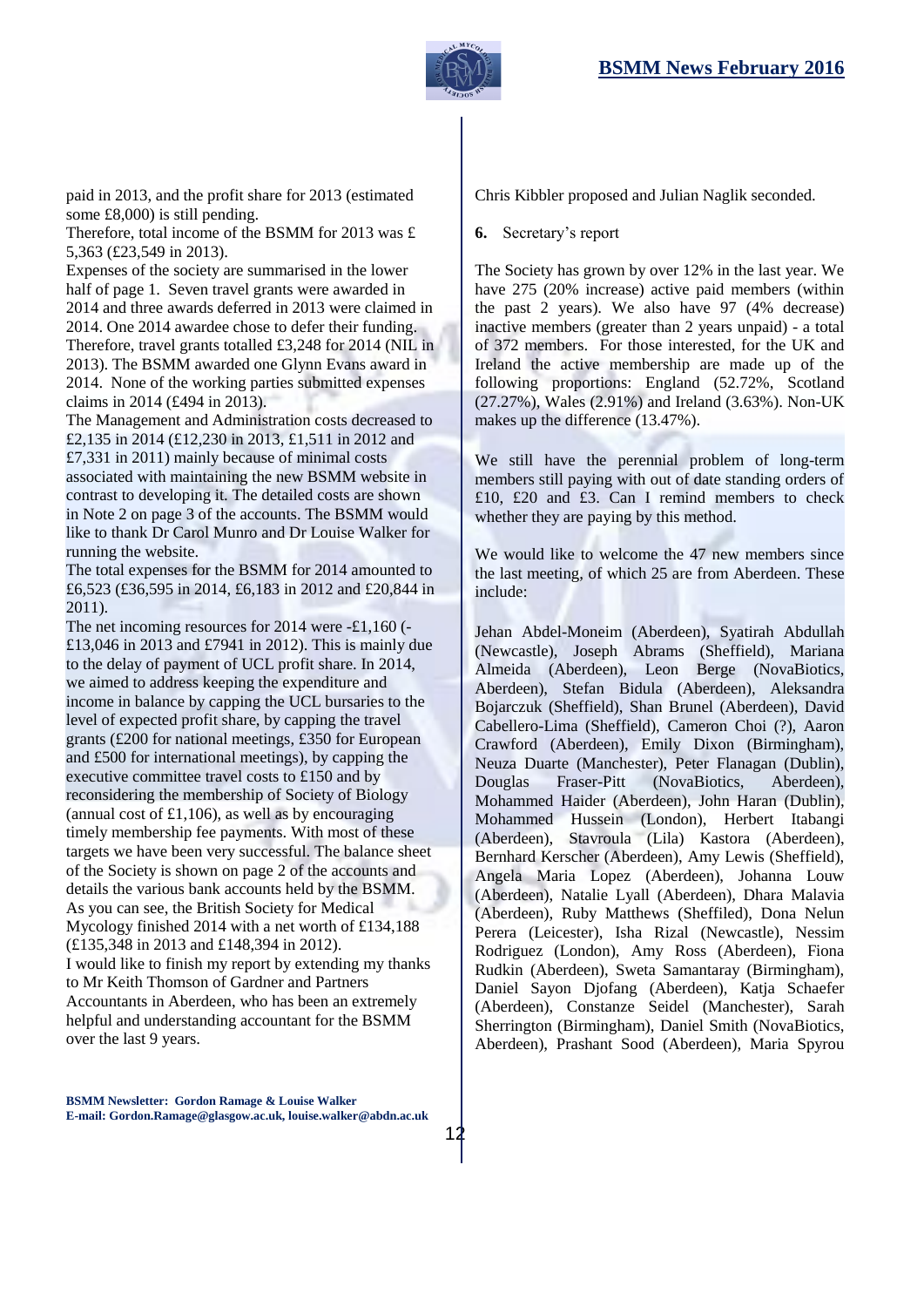

(Aberdeen), Neil Stone (London), Reiko Tanaka (London), Wioleta Trzaska (Birmingham), Mireille Van der Torre (Manchester), Becky Wilson (ARI, Aberdeen), Duncan Wilson (Aberdeen), Tracy Young (NovaBiotics, Aberdeen).

Four members have terminated their resignation from the BSMM: Susan Howard, Andrew Swann, Elizabeth McClellan and Ali Robb.

#### **Grants and Awards**

Four travel grants have been received in the Jul, Oct and Jan deadlines, of 2 were awarded. Ananad Shah (£500 to attend a Gordon Conference, Galveston). Rebecca Gorton (£500 to attend ISHAM, Melbourne).

Eight special travel grants were also awarded to allow students attend the Aberdeen meeting: 1. Lucian Duvenage, Kent, £100; 2. Syatirah Abdullah, Newcastle, £90; 3. Peter Flanagan, Dublin, £100; 4. Mariana Blagojevic, London, £81.98; 5. Melanie Ikeh, Newcastle, £59.85; 6. Ryan Kean, Glasgow, £54.40; 7. Wioleta Trzaska, Birmingham, £100; 8. Meha Patel, Birmingham, £100.

Three Glyn Evan Awards have been approved this year: Lily Novak Fraser (Manchester) - £194.50 – MADI-TOF identification workshop, PHE Colindale; Ranjith Rajendran (Glasgow) - £1096 – Visit Aberdeen Fungal Group for 3 months; Robin May (Birmingham) - £800 – University of British Columbia

Gordon Ramage reminded new members that their membership begins from the month they join and not the calendar year of joining. This is important for applying for travel grants as you are not able to apply until having at least a calendar years membership.

#### **Honorary and Life Members**

Neil Gow, David Denning, Malcolm Richardson and Richard Hobson were proposed for honorary membership for either their services to the society or their wider roles in promoting mycology. These

decisions were unanimously supported by the executive and supported at the AGM by the membership.

#### **Executive Committee Membership**

Two executive members posts have come to an end. Dr Julian Naglik has been the meetings secretary for 2 consecutive 3 year terms. Robin May has also finished his term as an ordinary executive committee member. Electronic voting links were sent out, and the outcome of these will be discussed later in the agenda. We would like to thank both Julian and Robin for their dedicated roles on the committee.

Rosemary Barnes proposed and Megan Lenardon seconded

**1.** Annual Fungal update (Samir Agrawal)

Samir explained he has run a meeting in BARTS annually and has gone on for 10 years. It has had variable success over the years, and this year it was very successful. The meeting is more clinical than BSMM. Samir asked whether he could use the BSMM for affiliation, and whether he could use our website for communicating some of the meeting information.

Chris Kibbler mentioned another meeting – Controversies in Fungal Infections, and whether this and other meetings should get the same affiliate status. Frank Odds indicated that there may be an issue because not all BSMM members will be eligible to attend this meeting. Neil Gow suggested there should be conversations to ensure there was no conflict of topics.

Proposed by Riina Richardson and seconded by Rosemary Barnes

**2.** Working parties

- Fungal serology (Richard Barton) no report provided
- Standards (Silke Schelenz) completed and published
- Mycology teaching to UG (Ruth Ashbee) – this will be explored by contacting UG mycology teaching and conducting review of what is taught, where, and to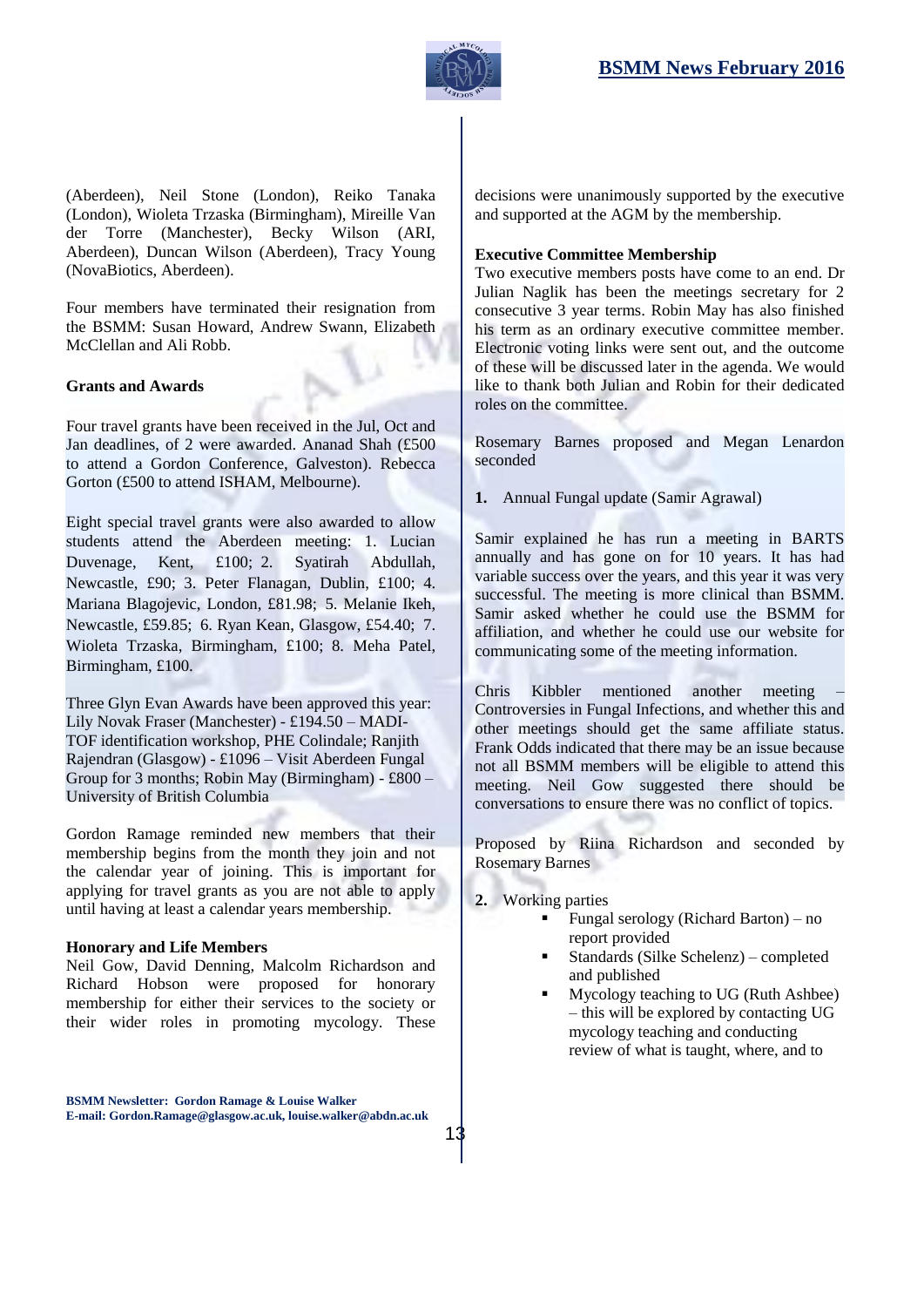

what level.

 Fungal peritonitis (Fritz Muhlschlegel) – no report provided

#### **3.** BSMM/UCL MSc/Diploma/Certificate Course

Rosemary Barnes indicated that the MSc is under threat and that we have been given notice of one year. There appears to be no understanding at UCL of what is required in terms of clinical succession planning and the impact on mycological teaching. We have agreed that it shall continue for 2015-16, with targets of 6 home/EU and 2 overseas students. We need to look at scope to better marketing and communication.

Report provided by Prof Chris Kibbler:

The Society's Course is now in its eleventh year and has enrolled students from 5 continents. There are currently 24 in the programme. This year another 4 students joined - fewer than last year, which may reflect the increased competition from Manchester University and the less than adequate recruitment campaign from the UCL administrative support. This latter issue has now been addressed and support has now improved.

The programme is embedded in the Division of Infection and Immunity at UCL and the Division continues to support the course and wishes to continue to work with the Society in the coming years. However, the university has placed greater emphasis on achieving higher numbers of students this year and are disestablishing courses which fail to recruit adequate numbers.

The President and I have met with members of the Division and agreed a minimum recruitment level of 8 students for next year's intake and are preparing a business case with them to justify the continuation of the course. We are concerned to demonstrate the difference in costs of this course in comparison with a standard UCL MSc course. However, we are on notice that the course may have to be discontinued at UCL, if we fail to recruit sufficient numbers for the next academic year.

The Board of Examiners were pleased to award two MSc distinctions and one Diploma distinction this last academic year and commented on the high standard of the students.

Ten bursaries (mostly partial) have been awarded since 2009 (five for MSc and five for PGDip students) – none for the past two years. Four of the awardees have graduated (two MSc - one distinction, one merit; two PGDips – two distinctions) and six remain on the course.

Once again, the course has achieved a surplus, shared with UCL, which will result in a payment to the Society of £17,745.23. The formal profit sharing agreement between UCL and the BSMM has been renewed on a 50/50 basis for 3 more years.

As ever, this course could not run without the commitment of many members of the Society and I would particularly like to thank the module tutors and supervisors, who give freely of their time to teach, assess, supervise and support our students.

At present there have been 10 bursaries, mostly partial (5 for MSc and 5 certificate). Four have graduated and six still on the course. The board of examiners commented on the high standards of the course.

Rosemary Barnes reported that the administration issues with the course. It was also reported that Manchester and UCL courses were not competing with one another because the students who take the BSMM/UCL course come from the UK/EU and study part-time by distance learning, whereas the students taking the Manchester course come from overseas and are full time students.

It was suggested we develop a new working party to ensure the UCL course is maintained or if closed we would want to move elsewhere. If this was the case then it would take 2-3 years to revalidate. Chris Kibbler stated that there is a course committee, but welcomed input from other members of the society.

**1.** Leeds course

**BSMM Newsletter: Gordon Ramage & Louise Walker E-mail: Gordon.Ramage@glasgow.ac.uk, louise.walker@abdn.ac.uk**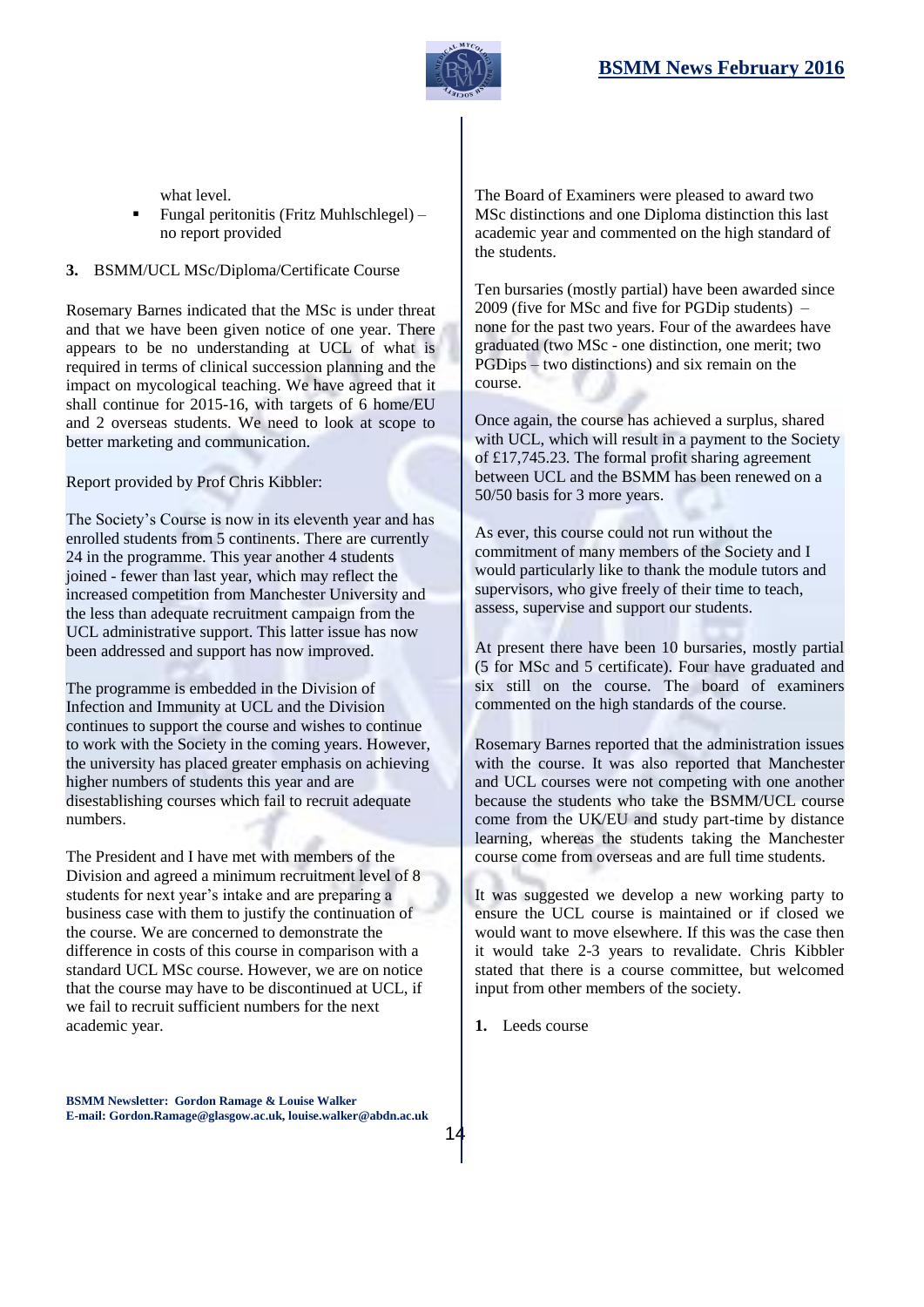

Ruth Ashbee reported that last April 30 students registered. Feedback has been good, which is reflected in good marks. Last year there was a profit of approximately £4000. There was a general desire for the course to run annually rather than every other year. For this year, the number of registered students is down and this may impact costs. There are implications for how the course is administered and paid for. It was suggested by the executive that the BSMM underwrite the course. Rosemary Barnes asked for the opinions as to whether the membership would support this. Riina Richardson queried the cost implications if run at a loss, to which Ruth Ashbee suggested could be around £5000. Gillian Shankland stated that it is an important educational resource and it would be prudent to keep it going. Donna McCallum mentioned that we have had historic backlogs, so also supported its continuation this year. Chris Kibbler reiterated this, suggesting we need to contact those on the UCL course. Unanimous support from the membership to support the Leeds course.

- **2.** Annual Scientific meetings
	- Aberdeen 2015 Megan Lenardon thanked everyone for coming and stated that we are likely to be in profit, which could have been less had all students taken up the available travel grants.
	- Dublin 2016 Gary Moran welcomed membership to Dublin on  $20<sup>th</sup>$  to  $22<sup>nd</sup>$ March and stated that jointly with the Irish Fungal Society the meeting would be in Malahide near Dublin.
	- Birmingham 2017 Robin May agreed to host a BSMM annual meeting in Birmingham and will put together a local organising committee
	- Rosemary Barnes asked for suggestions for 2018. Potential destinations include Bristol or Sheffield.
- **3.** Joint meetings
	- Joint BSMM/BMS meeting Alex Brand looked to explore options for joint meetings with BMS, which has some level of synergy with other societies. There is a proforma for meeting

**BSMM Newsletter: Gordon Ramage & Louise Walker E-mail: Gordon.Ramage@glasgow.ac.uk, louise.walker@abdn.ac.uk**

15

suggestions at BMS. Chris Thornton offered a meeting on Diagnostics and Therapeutics in Humans and Animals. Rosemary also mentioned that Veterinary mycology that may be worth pursuing. The meeting would be a 1 day (2 half days with overnight). Further discussions are required.

- FIS WMA/BSMM Rosemary Barnes reported that we support FIS and it is cost neutral. We pay for speakers travel expenses. This year we are using Welsh Mycology Association in a joint session with BSMM in Glasgow. Rosemary Barnes queried that that Scottish Mycology Association may clash. Donna McCallum will liaise with Debbie Lancaster to ensure this is not the case.
- Royal Society Summer Science Exhibition 2016 – Neil Gow reported that the Royal Society hold annual event in Westminster. You need to apply for this, which is intended to be on Medical Mycology. There is money for Public Engagement from WTSA to initiate. The funds required for a space is in the region of £70k. Summer exhibition 2016. Looking for people to support project.
- Neil Gow also reported that Royal Society – Tackling Emerging Fungal Infections in Humans, Food Security, Agriculture – position papers. Move to Critchley Hall for more scientific Mar 7- 8<sup>th</sup> discussion meeting, 9-10 satellite meeting.
- Rosemary Barnes asked for general support and endorsement.
- **7.** Website update (Louise Walker)

Louise asked membership to get in touch if they have any queries or suggestions for improvement.

**8.** Election of life and honorary members